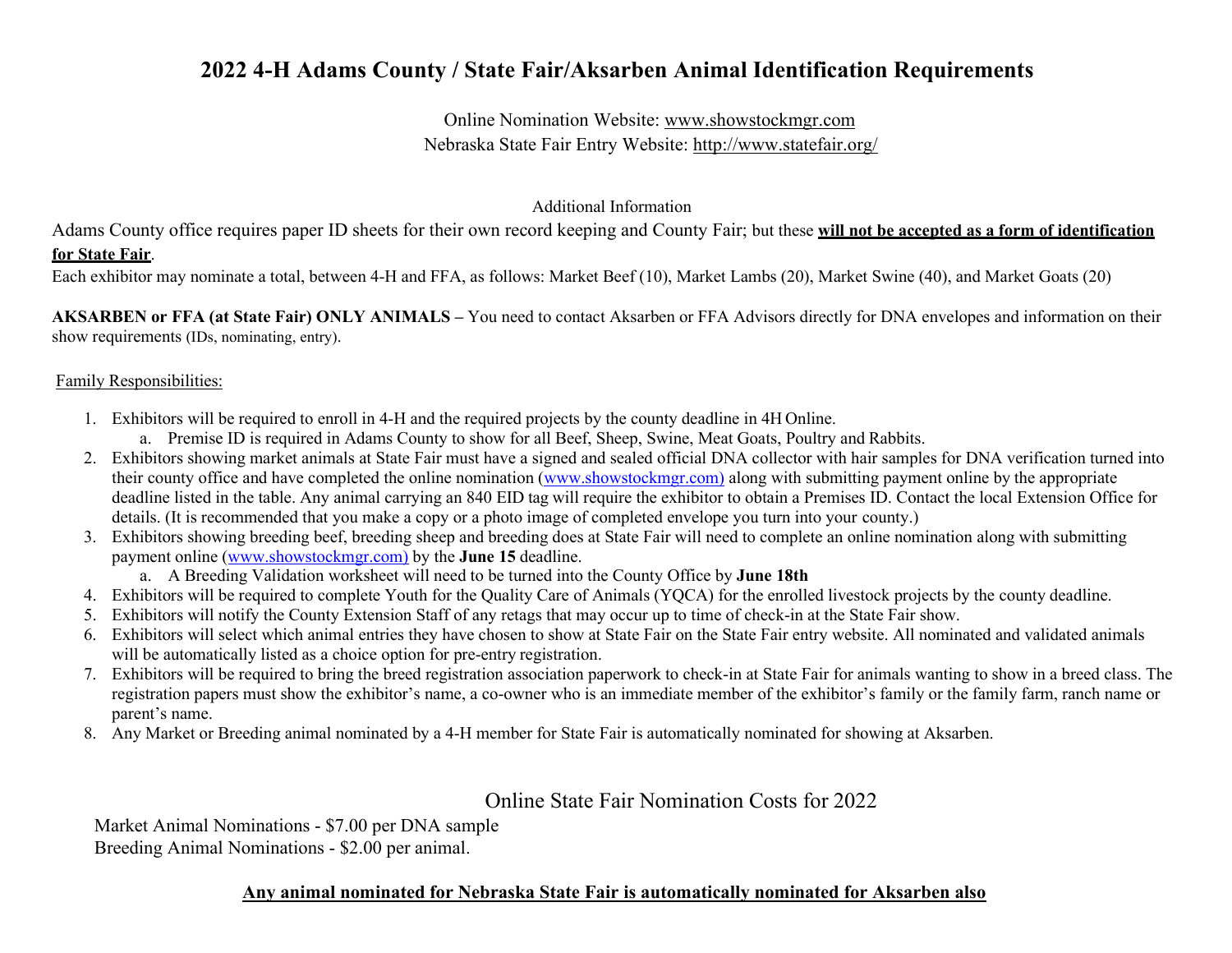# **2022 4-H Adams County/ State Fair/Aksarben Animal Identification Requirements**

|                         | <b>Identification Requirements</b>                            |                                                                                             |                   |  | <b>ID Due Date</b>         |                               | <b>Show Entry Deadline</b> |                                  |                                  |                      |
|-------------------------|---------------------------------------------------------------|---------------------------------------------------------------------------------------------|-------------------|--|----------------------------|-------------------------------|----------------------------|----------------------------------|----------------------------------|----------------------|
| Project<br>Area         | <b>Adams County</b>                                           | <b>State Fair</b>                                                                           | <b>Aksarben</b>   |  | <b>Adams</b><br>County     | State 4-H/<br><b>Aksarben</b> |                            | <b>Adams</b><br>County<br>Fair   | <b>State Fair</b><br>Online      | <b>Aksarben</b>      |
| Market<br>Beef          | 4-H or EID<br>Eartag, ID<br>Sheet                             | EID Tag, DNA<br>Envelope & Online<br>Nomination                                             | See their website |  | June 1                     | June 15 -<br>Online           |                            | June 15<br>by 11:59<br><b>PM</b> | August 10<br>by $8:00$<br>PM CST | See their<br>website |
| <b>Breeding</b><br>Beef | 4-H Eartag,<br>EIID or<br>Tattoo, ID<br>Sheet                 | Tattoo (Registered)<br>Tattoo or EID(Comm.)<br>& Online Nomination<br>(Worksheet to office) | See their website |  | June 1                     | June 15 -<br>Online           |                            | June 15<br>by 11:59<br><b>PM</b> | August 10<br>by $8:00$<br>PM CST | See their<br>website |
| Feeder<br>Calves        | 4-H or EID<br>Eartag, ID<br>Sheet                             | EID & Online<br>Nomination<br>(Worksheet to office)                                         | See their website |  | June 1                     | June 15 -<br>Online           |                            | June 15<br>by 11:59<br><b>PM</b> | August 10<br>by $8:00$<br>PM CST | See their<br>website |
| <b>Bucket</b><br>Calf   | 4-H Eartag, ID<br>Sheet                                       | No Class                                                                                    | See their website |  | June 1                     |                               |                            | June 15<br>by 11:59<br><b>PM</b> |                                  | See their<br>website |
| Market<br>Swine         | 4-H or EID<br>Eartag,<br><b>NO NOTCHES</b><br><b>ID</b> Sheet | EID Tag, DNA<br>Envelope & Online See their website<br>Nomination                           |                   |  | June 1                     | June 15 -<br>Online           |                            | June 15<br>by 11:59<br><b>PM</b> | August 10<br>by $8:00$<br>PM CST | See their<br>website |
| Breeding<br>Swine       | No Class                                                      | EID Tag & Online<br>Nomination<br>(Worksheet to Office)                                     | See their website |  |                            | June 15 -<br>Online           |                            | June 15<br>by 11:59<br><b>PM</b> | August 10<br>by $8:00$<br>PM CST | See their<br>website |
| Dairy<br>Cattle         | <b>ID</b> Sheet<br>Drawing                                    | <b>ID Sheet Drawing</b>                                                                     | See their website |  | June 1<br>Regional<br>Show | To County<br>June 15          |                            | Regional<br>Show                 | August 10<br>by 8PM CST          | See their<br>website |
| Market<br>Sheep         | 4-H Tag,<br>Scrapie Tag &<br><b>ID</b> Sheet                  | Scrapie Tag, DNA<br>Envelope & Online See their website<br>Nomination                       |                   |  | June 1                     | June 15 -<br>Online           |                            | June 15<br>by 11:59<br><b>PM</b> | August 10<br>by $8:00$<br>PM CST | See their<br>website |

Online Nomination Website: [www.showstockmgr.com](http://www.showstockmgr.com/)

Nebraska State Fair Entry Website:<http://www.statefair.org/>